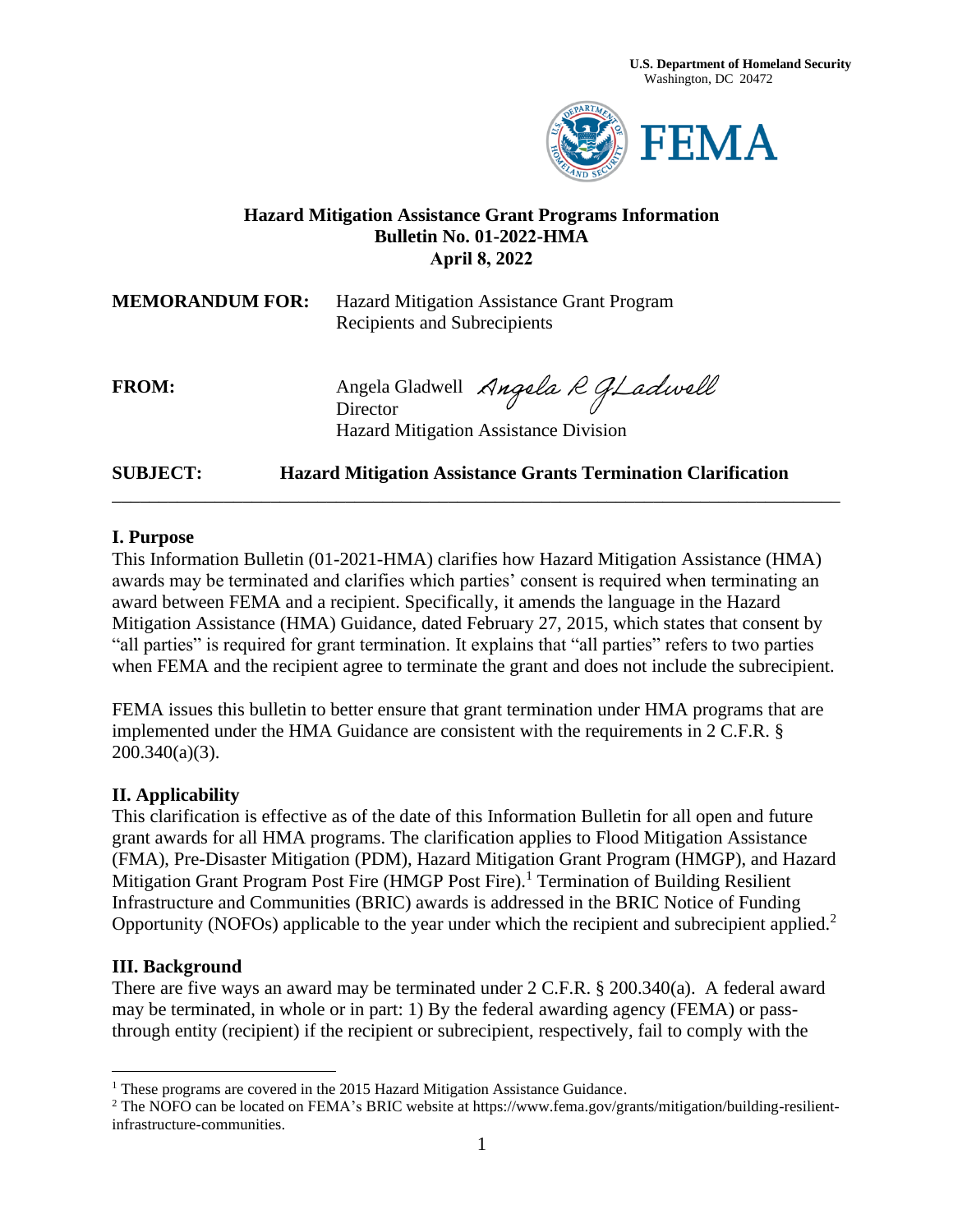terms and conditions of the award; 2) By FEMA or the recipient, to the greatest extent authorized by law, if an award no longer effectuates the program goals or agency priorities; 3) By FEMA or the recipient with the consent of the non-federal entity, in which case the two parties must agree upon the termination conditions, including the effective date and, in the case of partial termination, the portion to be terminated; 4) By the non-federal entity<sup>3</sup> upon sending to the federal awarding agency (FEMA in the case of a recipient) or pass-through entity written notification that specifies the reasons for such termination, the effective date, and, in the case of partial termination, the portion to be terminated. However, if FEMA or the recipient determines in the case of partial termination that the reduced or modified portion of the award or subaward will not accomplish the purposes for which the award was made, FEMA or recipient may terminate the award in its entirety; or (5) By FEMA or the recipient pursuant to termination provisions included in the federal award.

This policy clarification relates to the third way in which a grant may be terminated under 2 C.F.R. § 200.340(a)(3). According to 2 C.F.R. § 200.340(a)(3), two parties, either (1) FEMA, with the consent of the recipient (acting as the non-federal entity), or (2) the recipient with the consent of the subrecipient (acting as the non-federal entity), may terminate a grant award or subaward, respectively.

The HMA Guidance dated February 27, 2015, Part VI. Section C.1 Termination states:

*The Federal Award may be terminated in whole or in part by FEMA or the pass-through entity [recipient] if the non-Federal entity [recipient or subrecipient] fails to comply with the terms and conditions of the award, for cause, with consent of the non-Federal entity when all parties agree with the termination conditions, or by the non-Federal entity upon sending FEMA or the passthrough entity [recipient] written notification of the termination including the reason for the termination.* 

The issue pertains to the HMA Guidance language regarding "all parties." The language in 2 C.F.R. § 200.340(a)(3) addressing consent for grant termination is more precise, requiring the consent of two parties. The language specifically identifies that the two "parties" are the federal awarding agency, i.e., FEMA, with the consent of the recipient, acting as the pass-through entity and non-federal entity in HMA Grants, or the pass-through entity with the consent of the subrecipient acting as the non-federal entity. FEMA has reviewed the language in both 2 C.F.R. § 200.340(a)(3) and the language in the HMA Guidance and determined that the regulatory language supersedes any other FEMA grant guidance or policy.

As such, in accordance with 2 C.F.R. § 200.340(a)(3), either (a) an award can be terminated by FEMA, with the consent of the recipient as the non-federal entity; or (b) a subaward can be terminated by the recipient as the pass-through entity, with the consent of the subrecipient as the non-federal entity. In each instance, the two parties must agree with the termination conditions, including the effective date and, in the case of partial termination, the portion to be terminated. Only the consent of the two relevant parties is required for the termination.

<sup>3</sup> FEMA only terminates an award based on the request from a recipient; a subrecipient must route the request through the recipient.